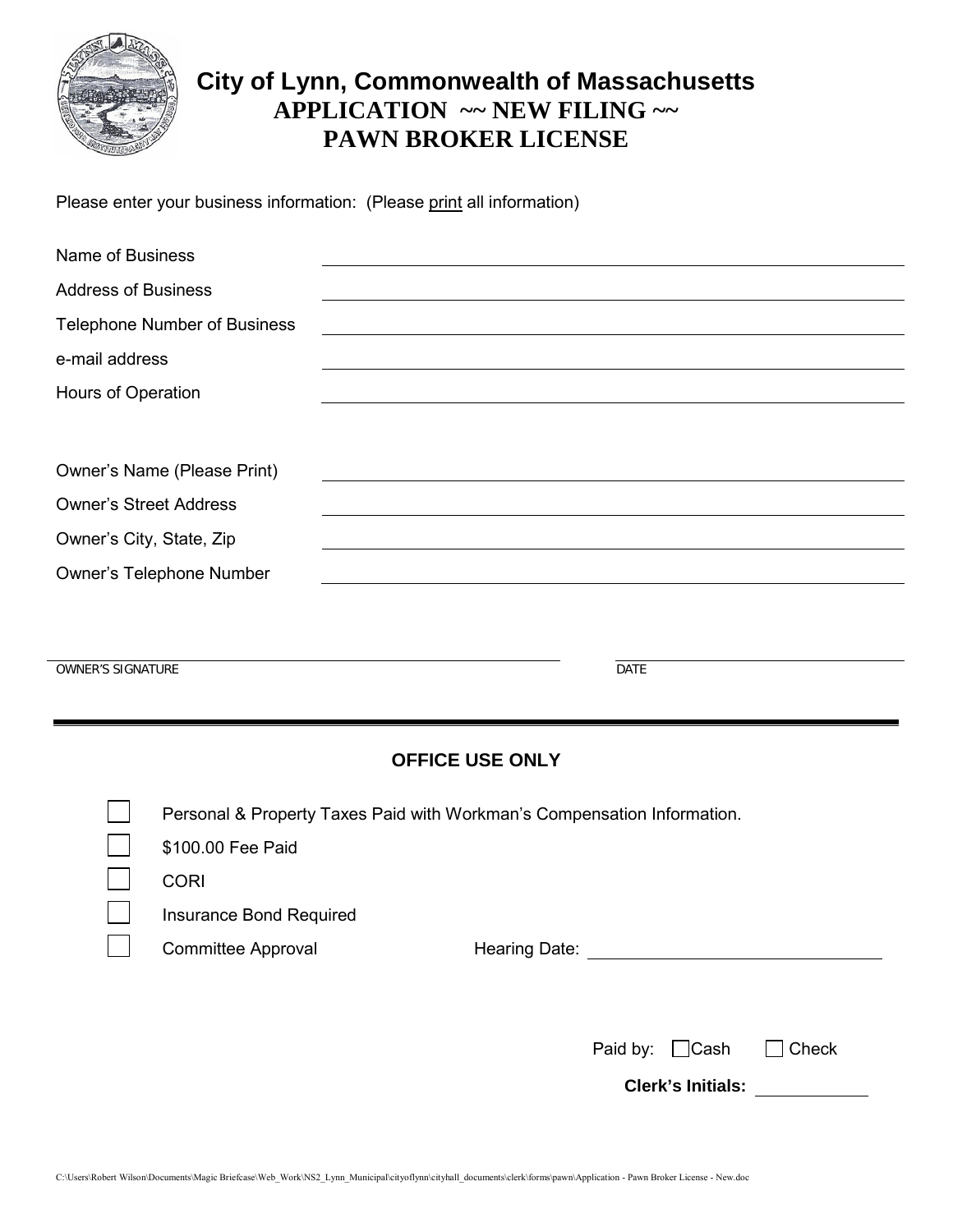

# **City of Lynn, Commonwealth of Massachusetts RENEWAL APPLICATION PAWN BROKER LICENSE**

|                               | Please update your business information: (Please print all information)                                                                                                |                        |                               |       |
|-------------------------------|------------------------------------------------------------------------------------------------------------------------------------------------------------------------|------------------------|-------------------------------|-------|
| Name of Business              |                                                                                                                                                                        |                        |                               |       |
| <b>Address of Business</b>    |                                                                                                                                                                        |                        |                               |       |
|                               | <b>Telephone Number of Business</b>                                                                                                                                    |                        |                               |       |
| e-mail address                |                                                                                                                                                                        |                        |                               |       |
| Hours of Operation            |                                                                                                                                                                        |                        |                               |       |
|                               | <b>Owner's Name (Please Print)</b>                                                                                                                                     |                        |                               |       |
| <b>Owner's Street Address</b> |                                                                                                                                                                        |                        |                               |       |
| Owner's City, State, Zip      |                                                                                                                                                                        |                        |                               |       |
|                               | <b>Owner's Telephone Number</b>                                                                                                                                        |                        |                               |       |
| <b>OWNER'S SIGNATURE</b>      |                                                                                                                                                                        |                        | <b>DATE</b>                   |       |
|                               |                                                                                                                                                                        | <b>OFFICE USE ONLY</b> |                               |       |
|                               | Personal & Property Taxes Paid<br>No Change In Workman's Compensation Information<br>\$100.00 Fee Paid<br><b>CORI</b><br>Insurance Bond Required<br>Committee Approval |                        |                               |       |
|                               |                                                                                                                                                                        |                        | Paid by: $\Box$ Cash          | Check |
|                               |                                                                                                                                                                        |                        | Clerk's Initials: ___________ |       |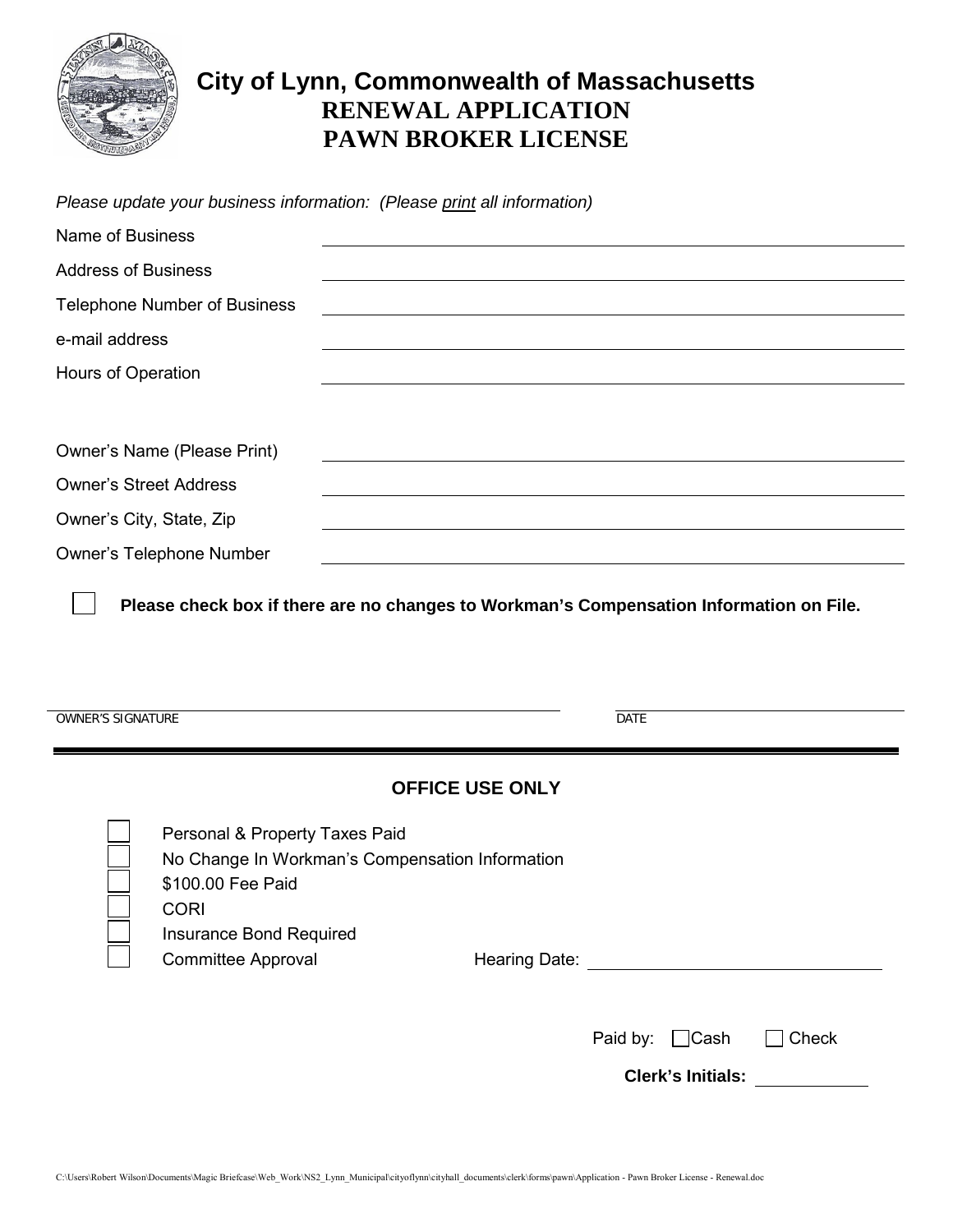# **INSTRUCTIONS FOR PAWN LICENSES**

All Pawn Shops, Old Gold and Silver sales and sales of  $2<sup>nd</sup>$  hand articles must be licensed within the City of Lynn and adhere to the City Ordinance.

### **Steps to complete for License**:

- 1. Complete Application
- 2. \$100.00 fee
- 3. Committee approval
- 4. CORI (Criminal History check)
- 5. Bond required per Ordinance for Pawn Broker

### **Please Provide Current**:

- 1. Personal and Property Taxes paid
- 2. Workers Comp Information

### **For New Applicants OR Applicants with New Locations:**

1. Contact Inspectional Services Department (Room 401) to obtain an "OCCUPANCY PERMIT"